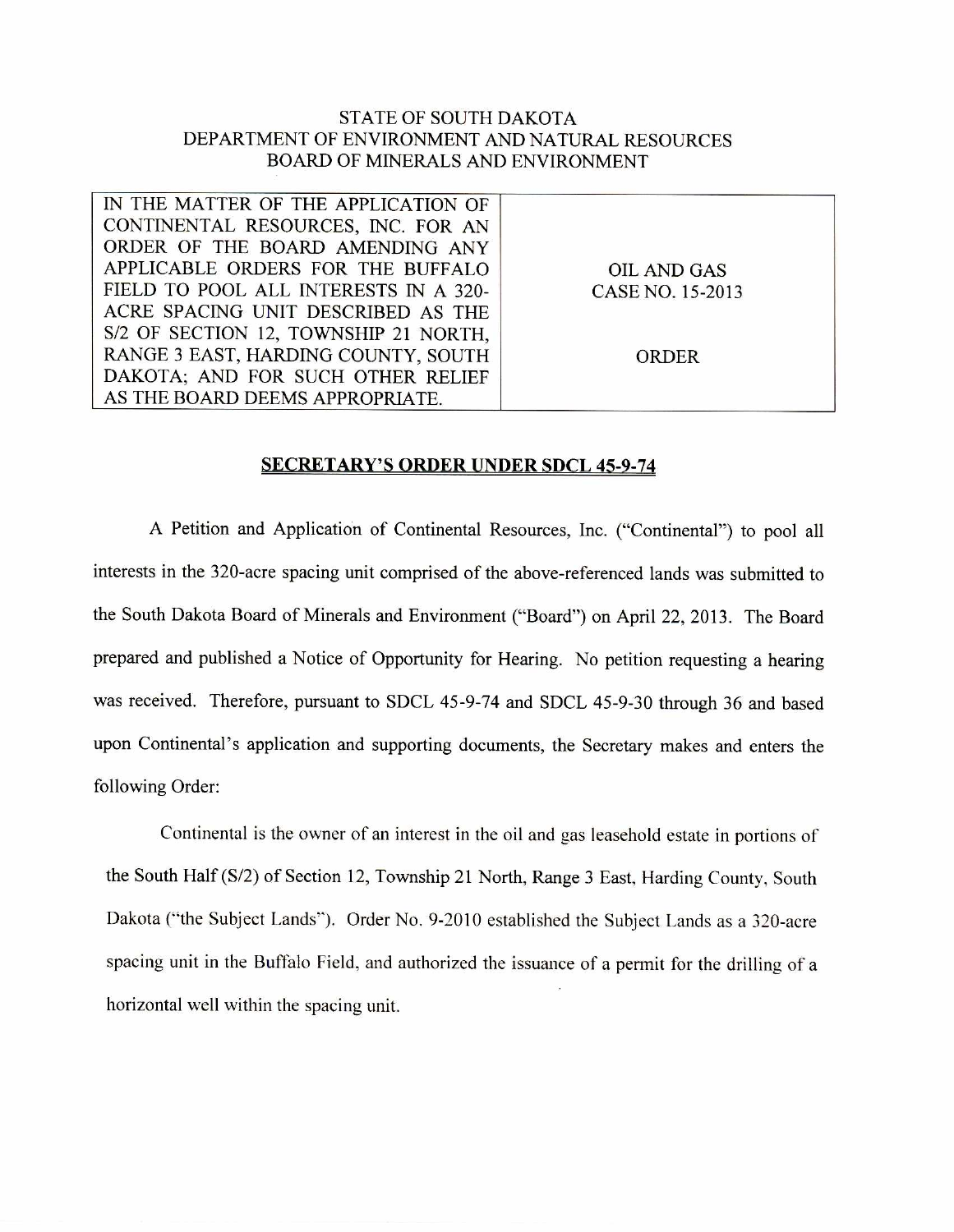Continental Resources drilled the Lennerville 44-12H horizontal well within the aforementioned spacing unit under drilling permit number 1992. Continental spudded the Lennerville 44-12H on September 10, 2011, and completed the well on November 9, 2011. Continental has produced the Lennerville 44-12H well since November 2011.

There are both separately owned tracts and separately owned interests in the spacing unit comprised of the Subject Lands. Voluntary pooling of the Subject Lands has not been accomplished. Participating mineral interest owners paid the costs of drilling, equipping, and operating the Lennerville 44-12H well and continue to pay costs to operate the well for the benefit of nonparticipating mineral interest owners.

Under the current case, Continental has requested that the Board pool all interests in the aforementioned spacing unit, and that Continental be designated as operator of the authorized horizontal well within said spacing unit.

In Continental's opinion, pooling the Subject Lands will increase the ultimate recovery of the pool, prevent waste, prevent the drilling of unnecessary wells and protect correlative rights.

## **IT IS THEREFORE ORDERED**

A. Pooling of all interests in the 320-acre spacing unit comprised of the South Half (S/2) of Section 12, Township 21 North, Range 3 East, Harding County, South Dakota, in the Buffalo Field is hereby granted. Continental is hereby designated the operator of the Lennerville 44-12H horizontal well within said spacing unit.

B. All expenses incurred in drilling, equipping and operating a well on the spacing unit, and all production from such well, shall be allocated to the various tracts within the spacing unit on the basis of the ratio of the number of acres contained in each separately owned tract to the number of acres in the spacing unit.

2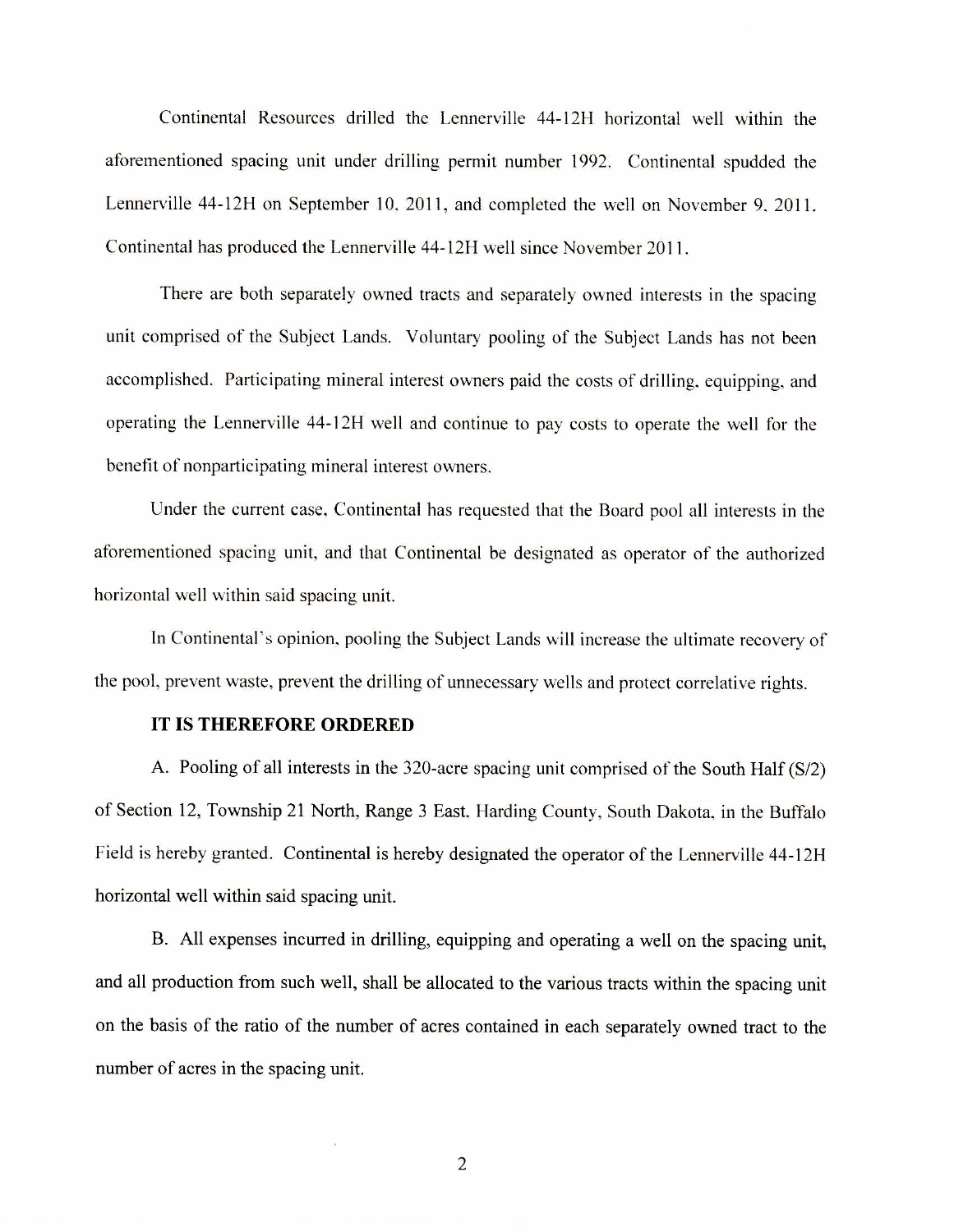C. Operations incident to the drilling of a well on any portion of the spacing unit shall be deemed for all purposes the conduct of such operation upon each separately owned tract in the spacing unit, and production allocated to each tract shall, when produced, be deemed for all purposes to have been produced from each tract by a well drilled thereon.

D. Owners of mineral interests in the spacing unit who participated in the costs of drilling, equipping, and operating the Lennerville 44-12H well or continue to pay future operating costs for the Lennerville 44-12H well for the benefit of nonparticipating owners of mineral interests in the spacing unit are entitled to the share of production from the spacing unit accruing to the interest of the nonparticipating owners, exclusive of a royalty not to exceed oneeighth of the production, until the market value of the nonparticipating owners' share of the production exclusive of the royalty, equals the sums payable by or charged to the interest of the nonparticipating owners.

E. Sharing of production from the Lennerville 44-12H well shall be from the effective date of the pooling except that, in calculating costs, credit shall be given for the value of the owner's share of any prior production from the well.

F. Nothing contained herein shall prohibit Continental, its successors and assigns, from making further application to the Board for a risk penalty to be imposed against any nonparticipating owners as provided for by SDCL Ch. 45-9 and the Administrative Rules of South Dakota 74:12:10 (2013).

G. In the event of a dispute as to the costs of drilling, equipping, or operating the well, the South Dakota Board of Minerals and Environment shall determine the costs in accordance with SDCL 45-9-35.

3